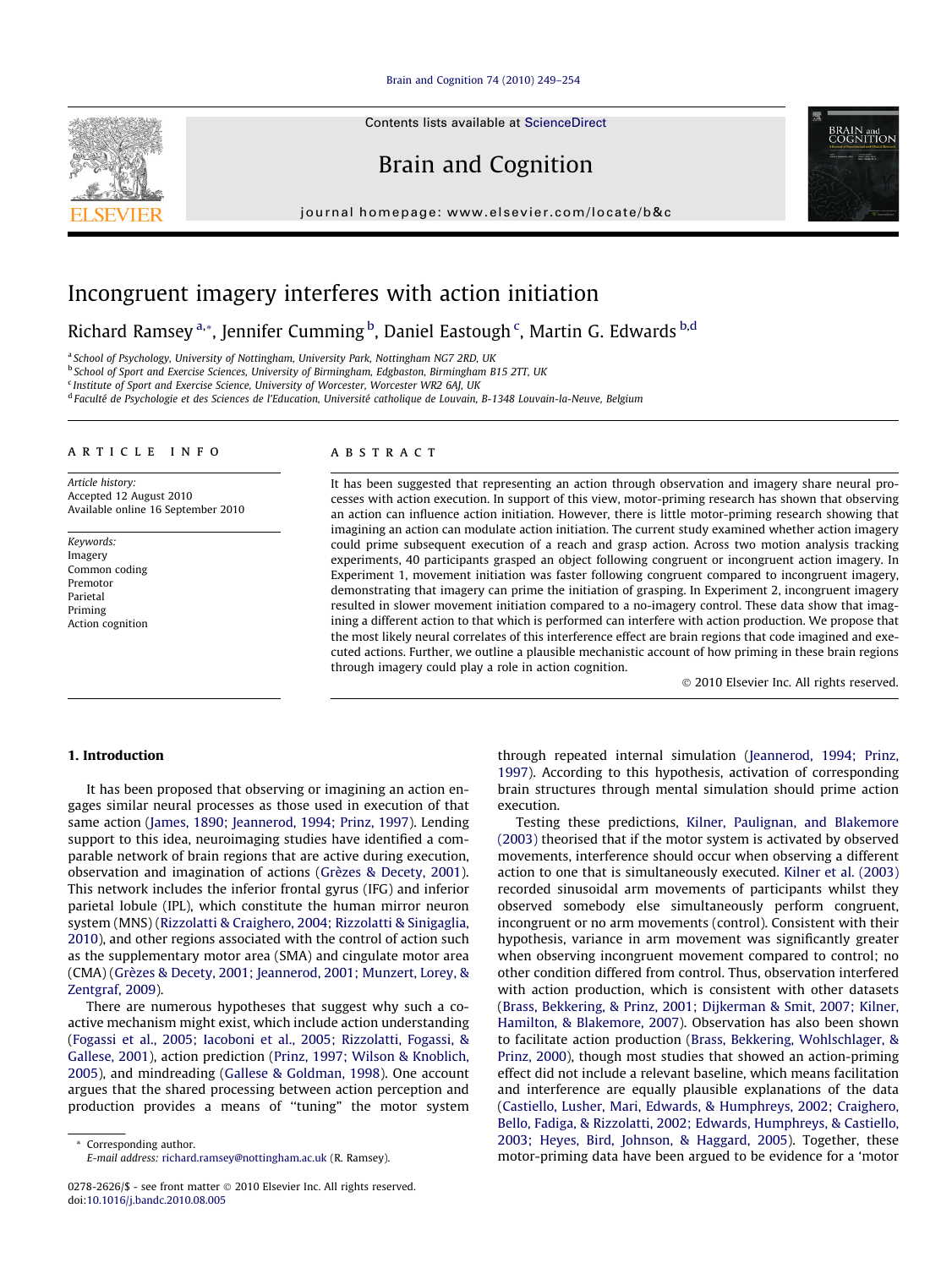<span id="page-1-0"></span>contagion' when performing and observing actions ([Blakemore &](#page-5-0) [Frith, 2005\)](#page-5-0). That is, the motor system of the observer is primed to produce the observed movement.

Based on similar shared motor processes between imagery and execution, there is evidence to support a similar line of theorising for imagery as observation. Imagined actions share neural substrates with execution [\(Grèzes & Decety, 2001; Jeannerod, 2001;](#page-5-0) [Munzert et al., 2009\)](#page-5-0) and are organised somatotopically in premotor and parietal cortices ([Ehrsson, Geyer, & Naito, 2003\)](#page-5-0). Consequently, imagined actions modulate muscle activity in the specific muscles that are used in the execution of the same movements ([Fadiga et al., 1999\)](#page-5-0). In addition to neural properties, imagery also shares functional properties with execution [\(Decety, 1996;](#page-5-0) [Guillot & Collet, 2005](#page-5-0)). For example, breathing and cardiac frequency have been shown to increase when athletes imagine performing in a competitive environment ([Gallego, Denot-Ledunois,](#page-5-0) [Vardon, & Perruchet, 1996](#page-5-0)), and imagined movements follow the same biomechanical constraints as actual movements ([Johnson,](#page-5-0) [2000\)](#page-5-0). These lines of evidence suggest that imagery and execution share neural and functional processes [\(Decety, 1996; Grèzes &](#page-5-0) [Decety, 2001; Jeannerod, 2001\)](#page-5-0).

Further evidence for shared processes between imagery and action production has been provided by studies that show imagery and action production have a direct influence on each other. Imagery training facilitates a wide range of motor tasks ([Allami, Paulignan,](#page-5-0) [Brovelli, & Boussaoud, 2008; Boschker, Bakker, & Rietberg, 2000;](#page-5-0) [Louis, Guillot, Maton, Doyon, & Collet, 2008; Yágüez et al., 1998\)](#page-5-0), including complex sports performance (for reviews, see [Cumming](#page-5-0) [& Ramsey, 2008; Feltz & Landers, 1983; Murphy, Nordin, & Cum](#page-5-0)[ming, 2008](#page-5-0)) and muscle strength [\(Ranganathan, Siemionow, Liu,](#page-5-0) [Sahgal, & Yue, 2004; Yue & Cole, 1992\)](#page-5-0). These findings show that repeated imagery training can result in longer-term benefits to motor performance. In addition, action production has been shown to have a direct influence on imagery performance ([Schwartz & Holton,](#page-5-0) [2000; Sirigu & Duhamel, 2001; Wexler, Kosslyn, & Berthoz, 1998;](#page-5-0) [Wohlschläger & Wohlschläger, 1998](#page-5-0)). For example, in a mental rotation task, performing a congruent hand rotation produced faster response times and less errors than performing an incongruent hand rotation [\(Wexler et al., 1998](#page-5-0)). Together, these findings show that imagery can assist in skill acquisition and that performing an incongruent action interferes with imagery.

Taken together, these findings support the suggestion that observation and imagery share neural and functional processes with action production. Consequently, observing or imagining an action can influence action production [\(Jeannerod, 1994; Prinz,](#page-5-0) [1997\)](#page-5-0). To date, numerous studies have shown a motor-priming effect from observing congruent compared to incongruent actions ([Brass et al., 2000, 2001; Castiello et al., 2002; Craighero et al.,](#page-5-0) [2002; Dijkerman & Smit, 2007; Edwards et al., 2003; Heyes et al.,](#page-5-0) [2005; Kilner et al., 2003, 2007\)](#page-5-0). However, similar motor-priming evidence, which shows that the congruency of an imagined action influences the performance of an action, has not yet been provided. As a result, although it is clear that repeated sessions of imagery (imagery training) can influence action production ([Allami et al.,](#page-5-0) [2008; Boschker et al., 2000; Louis et al., 2008; Murphy et al.,](#page-5-0) [2008; Ranganathan et al., 2004; Yágüez et al., 1998\)](#page-5-0) it is not known whether imagery, like observation, automatically primes the motor system for action. Based on the evidence for shared motor processes between imagery, observation and execution, similar motor-priming predictions follow for imagery as observation (e.g., [Kilner et al., 2003](#page-5-0)). That is, imagining a different action to that which is performed should interfere with performance. By contrast, imagining a similar action should not cause interference and may facilitate performance.

To test these predictions, two experiments were performed using a similar design to that used by [Jackson, Jackson, and Rosicky](#page-5-0)

[\(1995\)](#page-5-0) to study non-target interference effects. [Jackson et al.](#page-5-0) [\(1995\)](#page-5-0) presented a target object alone or alongside a non-target object, and the task for each trial was to reach and grasp the target. For both experiments in the current paper the general setup was similar: a target object was presented alongside one or two nontarget objects (Fig. 1). Experiment 1 was performed to establish that action imagery could prime the initiation of grasping. One of two target objects was presented between two non-target objects. On each trial participants grasped the target object and the time taken to initiate movement was recorded. Prior to performing the grasp, participants imagined grasping the target object (congruent) or one of the non-target objects (incongruent). If imagery does prime the initiation of grasping, we would expect shorter reaction times following congruent compared to incongruent imagery.

In Experiment 2, a no-imagery control condition was added to the experimental procedures in order to examine the direction of performance modulation. If congruent imagery reduced the time taken to initiate grasping compared to control, this would suggest congruent imagery facilitated grasping. By contrast, if incongruent imagery increased the time taken to initiate grasping compared to control, this would suggest incongruent imagery interfered with grasping. If both predictions are substantiated then this pattern of results would be consistent with a prior behavioural observation study, which also showed facilitation and interference to performance ([Brass et al., 2000](#page-5-0)). By contrast, if imagery only interferes with action, these data will be consistent with data that only showed an interference effect from observation [\(Brass et al.,](#page-5-0) [2001; Dijkerman & Smit, 2007; Kilner et al., 2003, 2007\)](#page-5-0).

#### 2. Experiment 1

#### 2.1. Methods

#### 2.1.1. Participants

Twenty participants (18 male), aged between 18 and 32 years (mean =  $22.8$  years,  $SD = 3.4$ ), took part in the experiment. All were right handed (as determined by the Edinburgh Handedness Inventory; [Oldfield, 1971](#page-5-0)) and had normal or corrected to normal vision. Ethical approval was gained through the local ethics board.

#### 2.1.2. Apparatus

A dual camera MacReflex infrared 3D motion analysis tracking system (50 Hz) was used to record the initiation of movement



Fig. 1. The experimental setup. Experiment 1: On near configuration trials two nontargets were presented in locations 2 and 3. On far configuration trials two nontargets were presented in locations 1 and 4. On every trial one of two target objects (small or large) was presented in the same central location. Experiment 2: On each trial one non-target was presented in one of the four non-target locations (1–4). The target object was presented in the same central location on every trial. The general procedure was the same for both experiments. Participants first performed an experimental condition (Experiment 1: congruent or incongruent imagery; Experiment 2: congruent, incongruent or no imagery), before reaching and grasping the target object.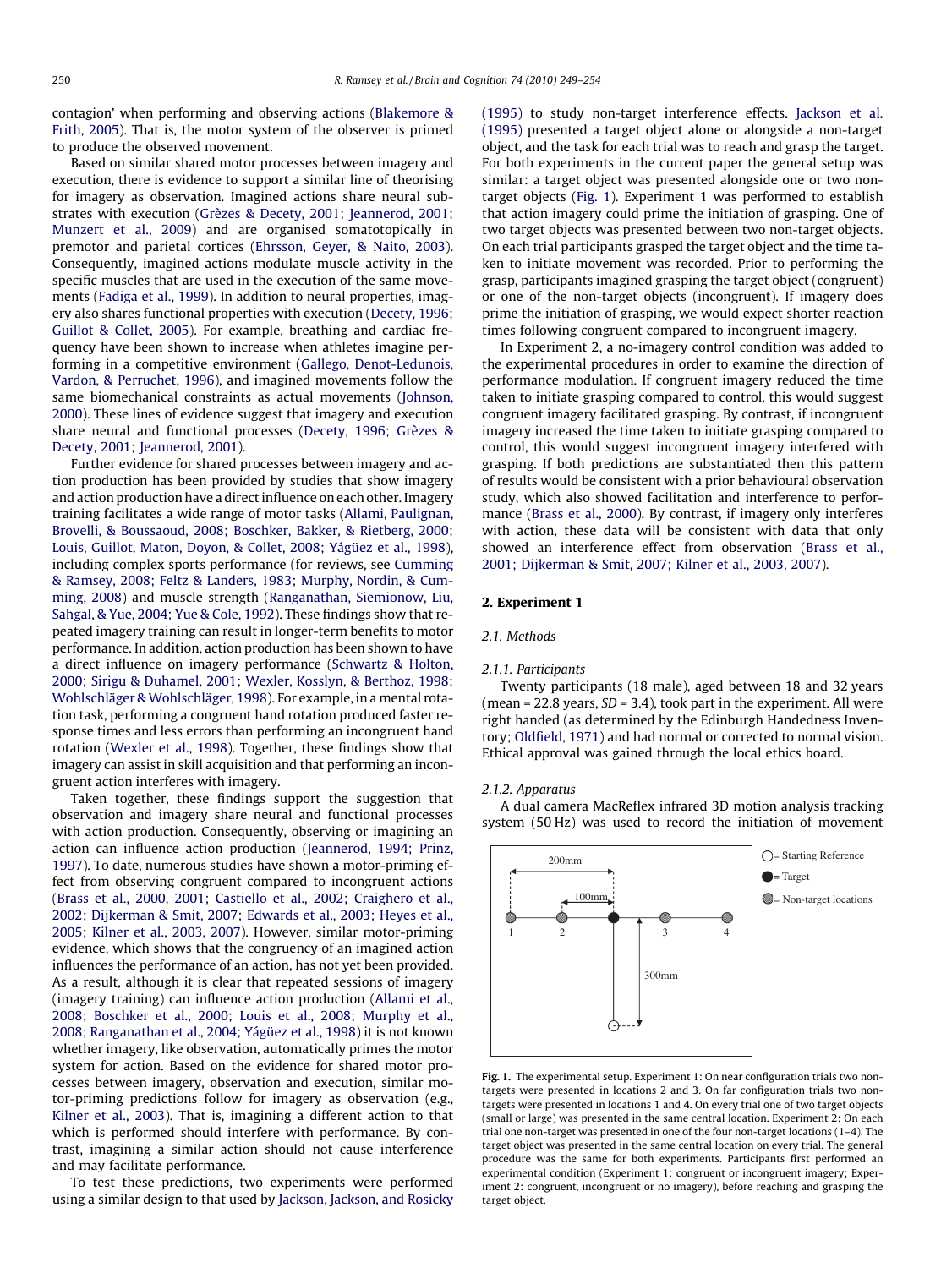performance. A reflective marker (1 cm diameter) was attached to each participant's wrist (medial side). Reaction time data were analysed using Microsoft Excel. Two target objects were used (height, 50 mm), which had different diameters (small, 25 mm; large, 50 mm) and two non-targets were used, which were the same size (height, 100 mm; diameter, 25 mm). All objects were wooden cylinders.

Plato Spectacles (Translucent Technologies) were used to regulate each participant's vision. The lenses are filled with liquid crystal creating an opaque lens that can be cleared by an electric charge in order to allow vision (with the change to clear taking 1 ms). A PC computer that was able to simultaneously operate the spectacles and trigger the motion analysis recording was used.

The testing table surface was covered with white paper and a circular disc (10 mm in diameter) was placed 30 mm from the table edge and used as the starting position of movement. The target object was placed 300 mm directly in front of the start position on all trials and the non-target objects were placed in two of the four locations on each trial: 100 mm (near configuration) or 200 mm (far configuration) directly to the left and right of the target object ([Fig. 1](#page-1-0)).

## 2.1.3. Procedure

Participants were given the Edinburgh Handedness Inventory ([Oldfield, 1971](#page-5-0)) to screen for right-hand dominance and then wore the Plato Spectacles for the remainder of the experiment. Before each trial the Plato Spectacles were opaque. At the start of each trial, the spectacles became clear for 1 s and the participant viewed the stimuli configuration for that trial (i.e., position of the two nontarget objects and target object size). Following this period, the spectacles returned to opaque for 5 s, during which time participants were instructed by the experimenter to either imagine grasping the target object (congruent imagery) or imagine grasping one of the non-target objects (incongruent imagery). Before the experiment, participants were instructed to perform imagery from a first-person perspective. That is, imagine that they were performing the task from within their own body with their right hand ([Morris, Spittle, & Watt, 2005\)](#page-5-0). In the incongruent imagery condition, they could chose which of the two non-targets they imagined grasping. When the spectacles became clear for a second time, participants were required to grasp the target object. Participants were instructed to grasp the object at a 'natural' speed (i.e., not as fast as possible). The motion capture equipment recorded the initiation of movement for every grasp.

#### 2.1.4. Design

There were three independent variables, resulting in a 2 (imagery condition: congruent vs. incongruent)  $\times$  2 (non-target configu-

ration: near vs. far)  $\times$  2 (target size: small vs. large) design. Four repetitions per trial type were conducted, for a total of 32 trials, the order of which were randomised within one block of trials. The number of trials performed in the current study was reduced to ensure that participants were able to perform the imagery as instructed. We expected that more trials would lead to boredom or mental fatigue and dilute the influence of imagery. To counter a potential problem with statistical power, we tested twice the number of participants than is typical in these paradigms and replicated the results across two experiments.

#### 2.1.5. Data analysis

Reaction time (ms) was defined as the point when the velocity of the wrist marker exceeded 25 mm per second. Any trials that were three standard deviations away from the overall mean were discarded from data analysis (<5% in both experiments, respectively). The motion capture system did not recognise the reflective marker during one participant's trials, so these trials were removed from the analysis. The data were analysed using a 2 (imagery condition)  $\times$  2 (non-target configuration)  $\times$  2 (target size) repeated measures ANOVA.

#### 2.2. Results

There was a significant effect of imagery condition  $F(1, 18) =$ 15.73, p < 0.01. Participants were faster to initiate their movements following congruent than incongruent imagery. There were no effects of non-target configuration  $F(1, 18) = 0.56$ ,  $p = 0.465$ , target size  $F(1, 18) = 2.29$ ,  $p = 0.148$ , and no significant interactions (Fig. 2).

#### 2.3. Discussion

Movement initiation was shorter following congruent imagery compared to incongruent imagery, which demonstrates imagery can prime execution. This finding is consistent with previous motor-priming data that showed observation could prime execution ([Brass et al., 2000, 2001; Castiello et al., 2002; Craighero et al.,](#page-5-0) [2002; Dijkerman & Smit, 2007; Edwards et al., 2003; Heyes et al.,](#page-5-0) [2005; Kilner et al., 2003, 2007\)](#page-5-0). However, the design of Experiment 1 did not permit the direction of modulation to be determined. It is unclear whether congruent imagery facilitated movement initiation, incongruent imagery interfered with movement initiation or both occurred. In Experiment 2, a no-imagery baseline condition was added to delineate the direction of modulation. In addition, the experimental setup was simplified in two ways. First, because no effects were found concerning target size, the same target object was used in all trials. Second, in order to be certain which non-target participants performed their incongruent imagery



Fig. 2. Mean reaction time data for Experiment 1 (ms ± SEM). Movement initiation was faster following congruent imagery compared to incongruent imagery. There were no effects of target size or non-target configuration and no interactions.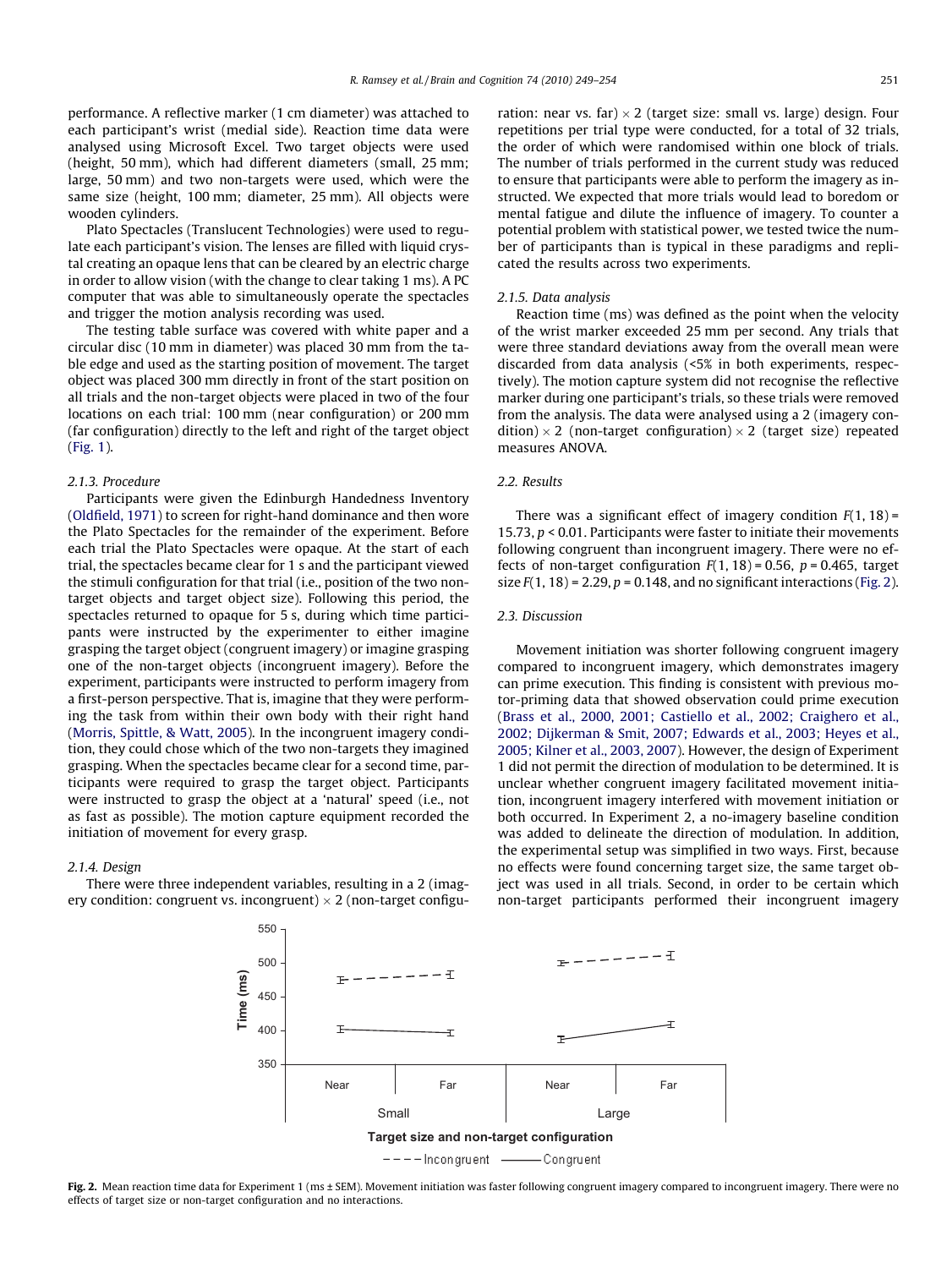towards, only one non-target was presented in all trials (instead of two).

# 3. Experiment 2

## 3.1. Introduction

The aim of the second experiment was to determine the direction of performance modulation. To do so, a no-imagery baseline was added. If congruent imagery facilitated movement initiation, it was hypothesised that movement initiation would be reduced following congruent imagery compared to no imagery. Alternatively, if incongruent imagery interfered with movement performance, it was hypothesised that movement initiation would be longer following incongruent imagery compared to no imagery.

## 3.2. Methods

#### 3.2.1. Participants

Twenty participants (14 male), aged between 20 and 32 years  $(M = 22 \text{ years}, SD = 3.2)$  took part in the experiment, all of whom had not completed Experiment 1. All were right handed (as determined by the Edinburgh Handedness Inventory; [Oldfield, 1971\)](#page-5-0) and had normal or corrected to normal vision.

#### 3.2.2. Apparatus

The large target object from Experiment 1 was removed in Experiment 2; instead, the small target object was used exclusively. In addition, one non-target object (instead of two) was presented on each trial in one of the four non-target locations ([Fig. 1\)](#page-1-0). No other changes were made to the materials used from Experiment 1.

# 3.2.3. Procedure

The experiment was conducted over two separate testing sessions. Session 1 consisted of the baseline measure (no-imagery), which was performed in one block. The procedure was identical to Experiment 1 except participants were not instructed to perform imagery. Instead, they were told to grasp the target when the goggles became clear. On a subsequent day (no more than 1 week later), participants completed Session 2, which was identical to Experiment 1.

### 3.2.4. Design

There were three independent variables, resulting in a 3 (imagery condition: congruent vs. incongruent vs. no imagery)  $\times$  2 (non-

550

target configuration: near vs. far $) \times 2$  (non-target side: left vs. right) design. Four trials per trial type were conducted, making a total of 48 trials per participant. In Session 1, the order of non-target configuration and non-target side were randomised in one block (16 trials). In Session 2, the order of imagery condition (congruent vs. incongruent), non-target configuration and non-target side were randomised in one block of 32 trials.

# 3.2.5. Data analysis

Reaction time (ms) was measured in the same fashion as Experiment 1 and analysed using a 3 (imagery condition)  $\times$  2 (non-target configuration)  $\times$  2 (non-target side) repeated measures ANOVA.

# 3.2.6. Results and discussion

There was a significant effect of imagery condition  $F(2, 38) =$ 7.79,  $p < 0.01$ . A Bonferroni comparison of means showed that participants were slower to initiate movements following incongruent imagery compared to congruent and no imagery (Fig. 3). There were no effects of non-target configuration  $F(1, 19) = 1.57$ ,  $p = 0.225$ , non-target side  $F(1, 19) = 0.01$ ,  $p = 0.976$  and no significant interactions. These results demonstrate that incongruent imagery interferes with the initiation of grasping.

#### 4. General discussion

The current work demonstrates that imagining a different action to that which is performed interferes with action execution. Our findings show that similar to observation [\(Brass et al., 2001;](#page-5-0) [Dijkerman & Smit, 2007; Kilner et al., 2003, 2007](#page-5-0)), incongruent imagery can interfere with action production. [Blakemore and Frith](#page-5-0) [\(2005\)](#page-5-0) interpreted action-interference from observation as a form of motor contagion: the motor system of the observer is primed to produce the observed movement. A similar interpretation can be applied to the current data: imagining an action primes the motor system to produce that action. This would explain the interference to action production from imagining a different action to the performed action. Taken together, these data support the hypothesis that representing an action through imagery or observation can ''tune" the motor system by engaging the same neural processes as action execution ([Jeannerod, 1994; Prinz, 1997\)](#page-5-0).

#### 4.1. Shared motor processes for imagery and execution

The current findings support the idea that imagery and execution share common motor processes [\(James, 1890; Jeannerod,](#page-5-0)





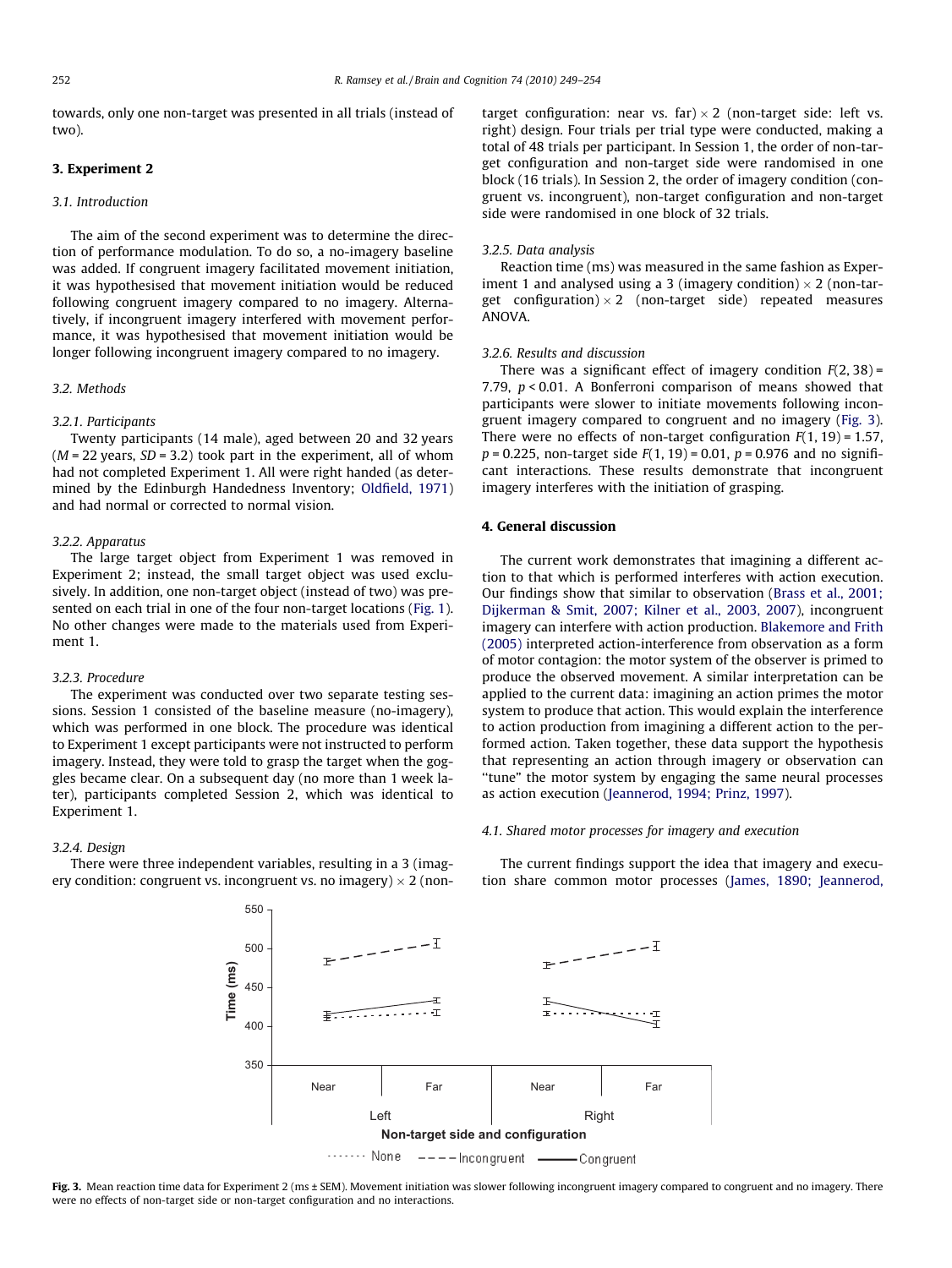[1994; Prinz, 1997](#page-5-0)) by demonstrating that the congruency of an imagined action can influence the production of action. Specifically, action initiation was delayed following imagined actions that were incongruent to subsequent action production. This finding extends previous studies that demonstrate imagery training can facilitate performance of visuo-motor and sporting tasks ([Allami](#page-5-0) [et al., 2008; Cumming & Ramsey, 2008; Feltz & Landers, 1983;](#page-5-0) [Murphy et al., 2008; Yágüez et al., 1998](#page-5-0)), to show that imagining an action automatically primes the motor system to produce even simple, well-learned tasks, such as reaching and grasping. This is consistent with the motor-contagion effect from action observation ([Blakemore & Frith, 2005\)](#page-5-0). That is, observing an action automatically primes the motor system to produce that action ([Brass](#page-5-0) [et al., 2000, 2001; Castiello et al., 2002; Craighero et al., 2002; Dijk](#page-5-0)[erman & Smit, 2007; Edwards et al., 2003; Heyes et al., 2005; Kilner](#page-5-0) [et al., 2003, 2007](#page-5-0)). Taken together, these data suggest that observing or imagining an action automatically primes the motor system to produce that action, even when your own action is predetermined.

# 4.2. An interference effect

The pattern of results in the current study using imagery is consistent with the majority of observation data that shows an interference effect to action production ([Brass et al., 2001; Dijkerman &](#page-5-0) [Smit, 2007; Kilner et al., 2003, 2007](#page-5-0)). Indeed, in the motor-priming literature, few behavioural studies have shown both facilitation and interference with action observation (but see [Brass et al.,](#page-5-0) [2000](#page-5-0)). Thus, converging evidence from observation and imagery shows stronger support for interference than facilitation in motor-priming experiments. One interpretation of these data is that congruent action representations, whether engaged via observation or imagery, activate similar motor processes as execution and require no inhibition. Consequently, there is no cost to performance as measured by an interference effect. By contrast, incongruent action representations may activate dissimilar motor processes that need to be inhibited, or that interfere with a performed action, thus resulting in action-interference ([Brass et al.,](#page-5-0) [2001](#page-5-0)). However, under certain conditions, such as more complex visuo-motor tasks, sports performance, music and dance, imagery more consistently facilitates motor performance ([Allami et al.,](#page-5-0) [2008; Cumming & Ramsey, 2008; Feltz & Landers, 1983; Murphy](#page-5-0) [et al., 2008; Yágüez et al., 1998\)](#page-5-0). Therefore, facilitation to motor performance is possible with more difficult tasks or when the amount of imagery is increased. It may be that for well-learned tasks, such as reaching and grasping, ceiling effects limit the opportunity to measure facilitative effects. Future work that clarifies the conditions under which facilitation and interference occur would further inform the function of shared processing between imagery and execution.

The action-interference effect previously demonstrated with observation [\(Brass et al., 2000, 2001; Dijkerman & Smit, 2007; Kil](#page-5-0)[ner et al., 2003, 2007\)](#page-5-0) has been argued to result from interference within a common neural network for observed and executed actions [\(Blakemore & Frith, 2005\)](#page-5-0). Brain imaging research has shown that a comparable network of brain regions responds during imagined and executed movements [\(Grèzes & Decety, 2001](#page-5-0)). Furthermore, like observed actions ([Buccino et al., 2001; Fadiga, Fogassi,](#page-5-0) [Pavesi, & Rizzolatti, 1995\)](#page-5-0), imagined actions have a somatotopic organisation ([Ehrsson et al., 2003](#page-5-0)) and modulate muscle activity in the specific muscles that are used in the execution of the same movements [\(Fadiga et al., 1999\)](#page-5-0). Thus, it is possible that the neural substrate for action-interference with imagery is located in a common neural network for imagined and executed actions, which include IFG, IPL, SMA and CMA [\(Grèzes & Decety, 2001; Jeannerod,](#page-5-0) [2001; Munzert et al., 2009\)](#page-5-0).

Another explanation of the interference effect is that incongruent imagery modulated visual attention onto task-irrelevant cues (i.e., a non-target object). In support of this, eye movements have been shown to reflect the content of the imagined scene [\(Brandt](#page-5-0) [& Stark, 1997](#page-5-0)). However, explanations that discount motor-priming completely do not seem convincing. Evidence for neural and functional similarity between imagery and execution is robust ([Decety, 1996; Fadiga et al., 1999; Grèzes & Decety, 2001; Munzert](#page-5-0) [et al., 2009](#page-5-0)). Furthermore, [Pascual-Leone et al. \(1995\)](#page-5-0) demonstrated that physical and imagined practice of a one-handed piano exercise led to similar adaptations to the motor system. Therefore, a motor-priming account of these data would seem likely to be involved to some extent. Further work that separates the contribution of action representations and visual attention in action cognition is encouraged.

# 4.3. Implications for action cognition

Although our data show a similar interference effect with imagery as previously demonstrated with observation, these two methods of action representation hold distinct properties. Observation of another person's action is solely dependent on an external stimulus (another person), whilst imagery is self-generated. These contrasting characteristics are important for theories of how observation and imagery function in action cognition.

It has been suggested that engaging common motor structures between observation and execution helps to understand [\(Rizzolatti](#page-5-0) [& Craighero, 2004; Rizzolatti et al., 2001\)](#page-5-0) and predict other people's actions ([Prinz, 1997; Wilson & Knoblich, 2005](#page-5-0)). To this end, a plausible mechanistic account of how intentions could be inferred from observed actions has been put forward ([Kilner et al.,](#page-5-0) [2007a,b](#page-5-0)). Kilner and colleagues posit that through reciprocal connections the mirror neuron system (IFG and IPL) and superior temporal sulcus (STS) function in a hierarchical manner to ''tune" the motor system. In a similar fashion, imagery may perform a related role in understanding other people's actions. Simulation of movement, through imagery, may help to "tune" the motor system to respond more efficiently when observing actions (i.e., inferring the most likely intention of another person). The current study suggests that imagery can prime the motor system, and the extant neuroimaging literature suggests that the most likely neural substrates of this are IFG, IPL, SMA and CMA. On the basis of predictive-encoding as outlined by [Kilner, Friston, and Frith \(2007a,b\),](#page-5-0) motor-priming through imagery may also minimise the prediction error in the higher-level components of the mirror neuron system: IFG and IPL. Action imagery would refine the information transfer between these higher-level components using ''pretend" or imaginary actions as inputs instead of observed actions. As a consequence, during action observation, these higher-level components may process visual input from STS more efficiently in order to arrive at the most likely intention underlying an observed action.

This proposed function of imagery is appealing because it adds an additional level of flexibility to action understanding, which observation does not. Imagery permits motor simulations to be run in a reflective or recreative manner [\(Currie & Ravenscroft,](#page-5-0) [2002](#page-5-0)). That is, at any point in time one can imagine themselves or somebody else performing a previously performed or future action [\(Buckner & Carroll, 2007\)](#page-5-0). Observation, on the other hand, only permits reflexive simulations in real time; an external stimulus must be present to observe and process. In both cases, however, it is plausible that observation and imagery may serve a similar purpose in action cognition: to minimise the prediction error in all or part of the mirror system in order to arrive at the most likely action intention of other people. Although the current work shows that imagery can prime execution, in order to make stronger claims